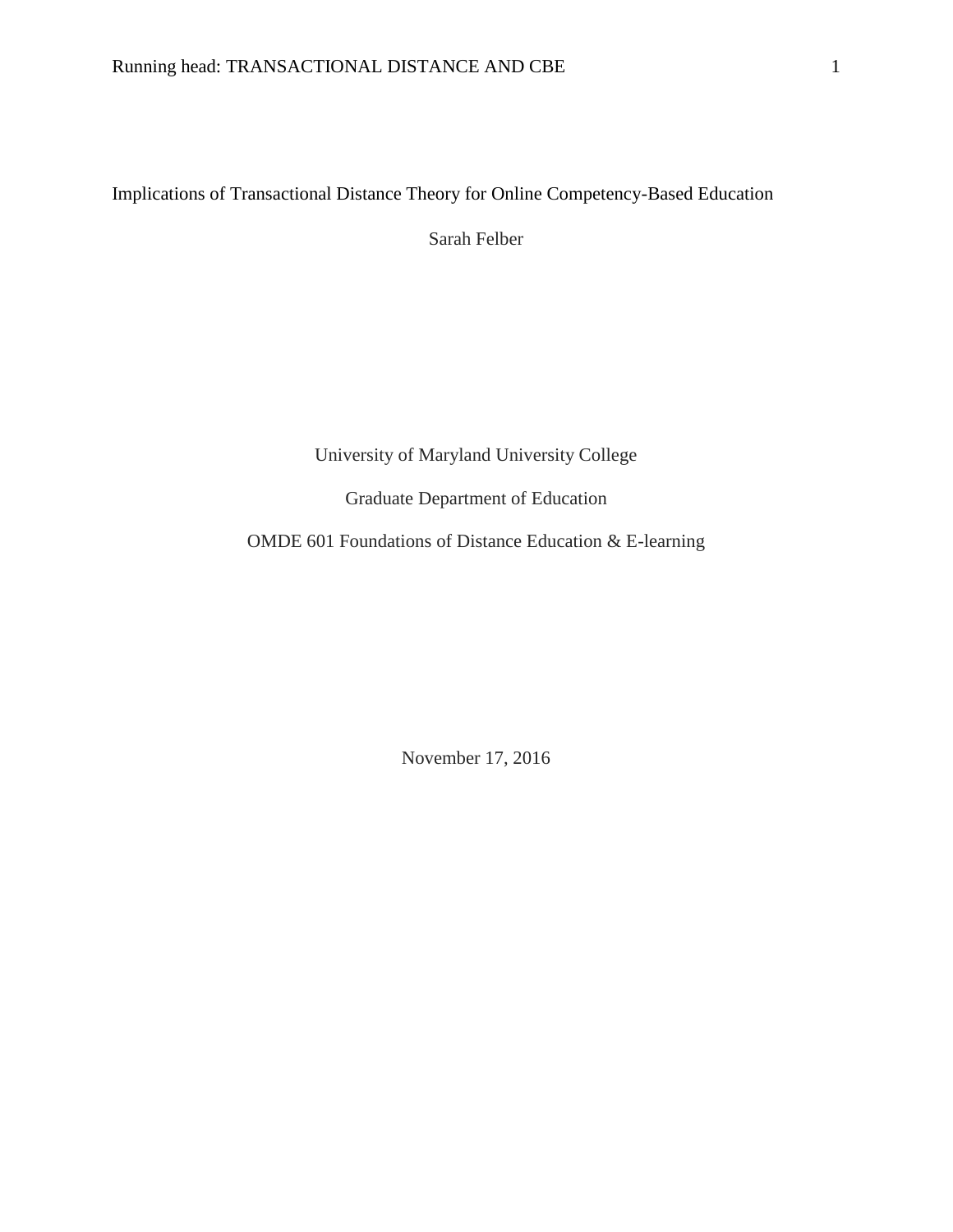Implications of Transactional Distance Theory for Online Competency-Based Education

Competency-based education (CBE) has a long history, having been used for at least 30 years in vocational training (Garfolo & L'Huillier, 2016). With the increase in adult students using online education to earn credentials and enter or advance in career paths, some online programs are turning to CBE (Weise, 2014). Institutions using CBE in online programs must consider how the interaction made possible online will facilitate students' mastery of competencies, as well as how competencies, learning paths, and mastery will be determined. Transactional distance theory provides one way to think about these issues.

#### **Overview of Competency-Based Education**

CBE is designed to focus on teaching and assessing the knowledge and skills that students will need in the workplace (Garfolo & L'Huillier, 2016). First, the relevant competencies must be identified. Next, learning activities are designed to help students attain the competencies. As students progress through a class or program, their achievement of the competencies is assessed. Garfolo and L'Huillier (2016) explain that a distinguishing factor of CBE is that students' attainment of credentials depends entirely on attainment of competencies.

#### **Overview of Transactional Distance Theory**

Michael G. Moore's transactional distance theory concerns how two features of a course, dialogue and structure, relate to transactional distance, the psychological and communication gap that can be exacerbated by a distance education environment (Moore, 1993). According to Moore, when dialogue increases, transactional distance decreases. When structure increases, transactional distance increases. The student learning experience involves interplay between these factors and the autonomy of a given student (Moore in Bernath & Vidal, 2007).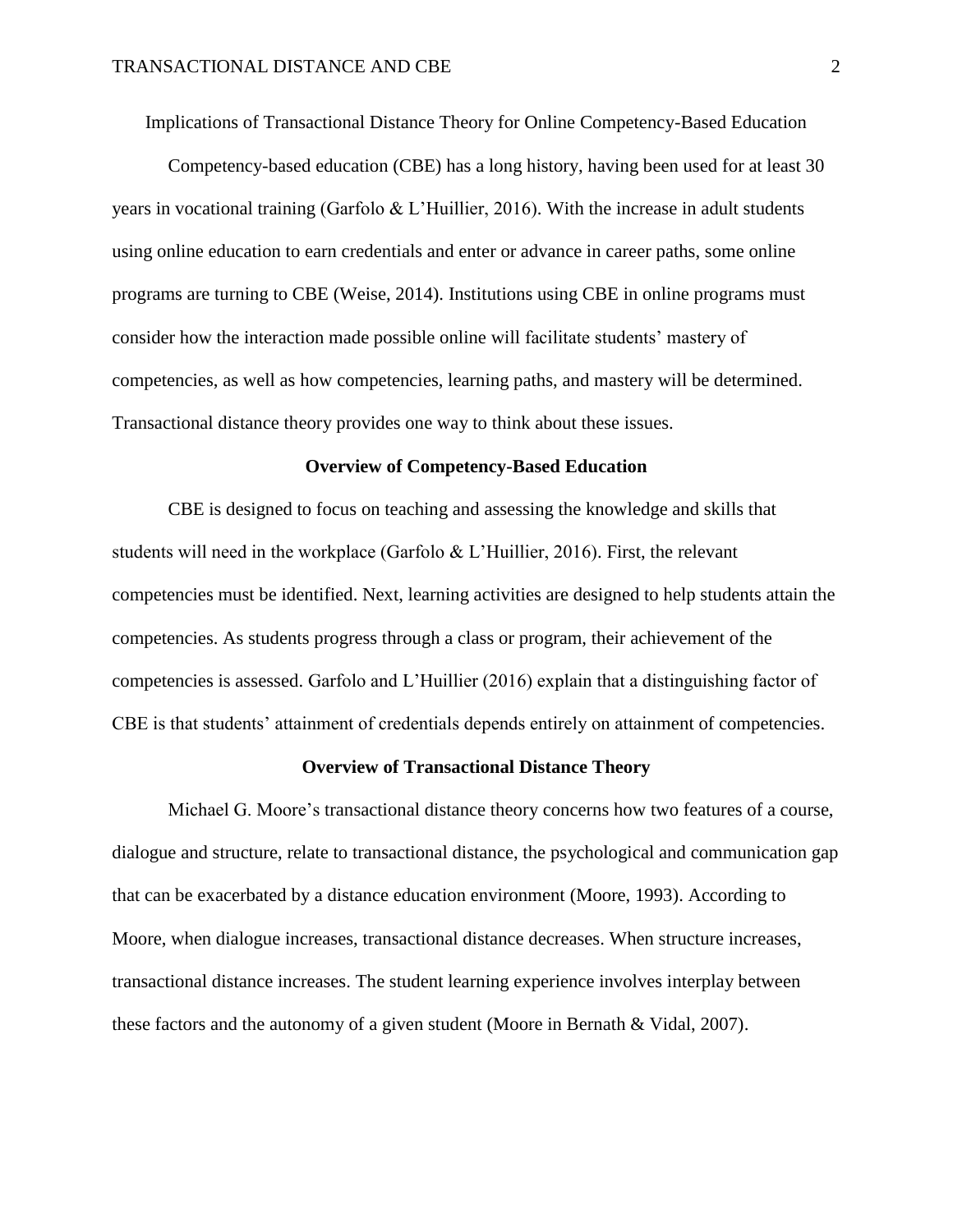Moore (1993) focused on transactional distance between teacher and learner; however, subsequent work by Chen (2001) identified four transactional distances: learner-instructor, learner-learner, learner-content, and learner-interface. Social constructivism and online adaptive learning highlight the importance of the learner-learner and learner-content relationships, respectively (Huang, 2000).

## **Viewing Online CBE Through the Lens of Transactional Distance Theory**

When considering how to design an online CBE course, instructional designers can consider transactional distance theory's concepts of dialogue and structure. Student autonomy is, of course, an important factor as well, and the general characteristics of the student population should be taken into account. The current discussion, however, focuses exclusively on dialogue and structure.

#### **Dialogue in Online CBE**

Dialogue, in transactional distance theory, is interaction that is "purposeful, constructive, and valued by each party" (Moore, 1993, p. 24). It is interaction that helps improve student understanding. Since transactional distance represents a gap in communication, increasing dialogue should reduce that gap. One can consider various types of dialogue corresponding with the various transaction distances; this discussion addresses learner-instructor, learner-learner, and learner-content dialogue.

In online CBE, as in all online programs, the quantity of learner-instructor dialogue must be balanced with the availability of teachers, given the number of students. Ideally, though, substantial learner-instructor dialogue would take place. In addition to unstructured, conversational dialogue, another important type of learner-instructor dialogue is the student's submission of work and the teacher's response as formative and/or summative assessment. While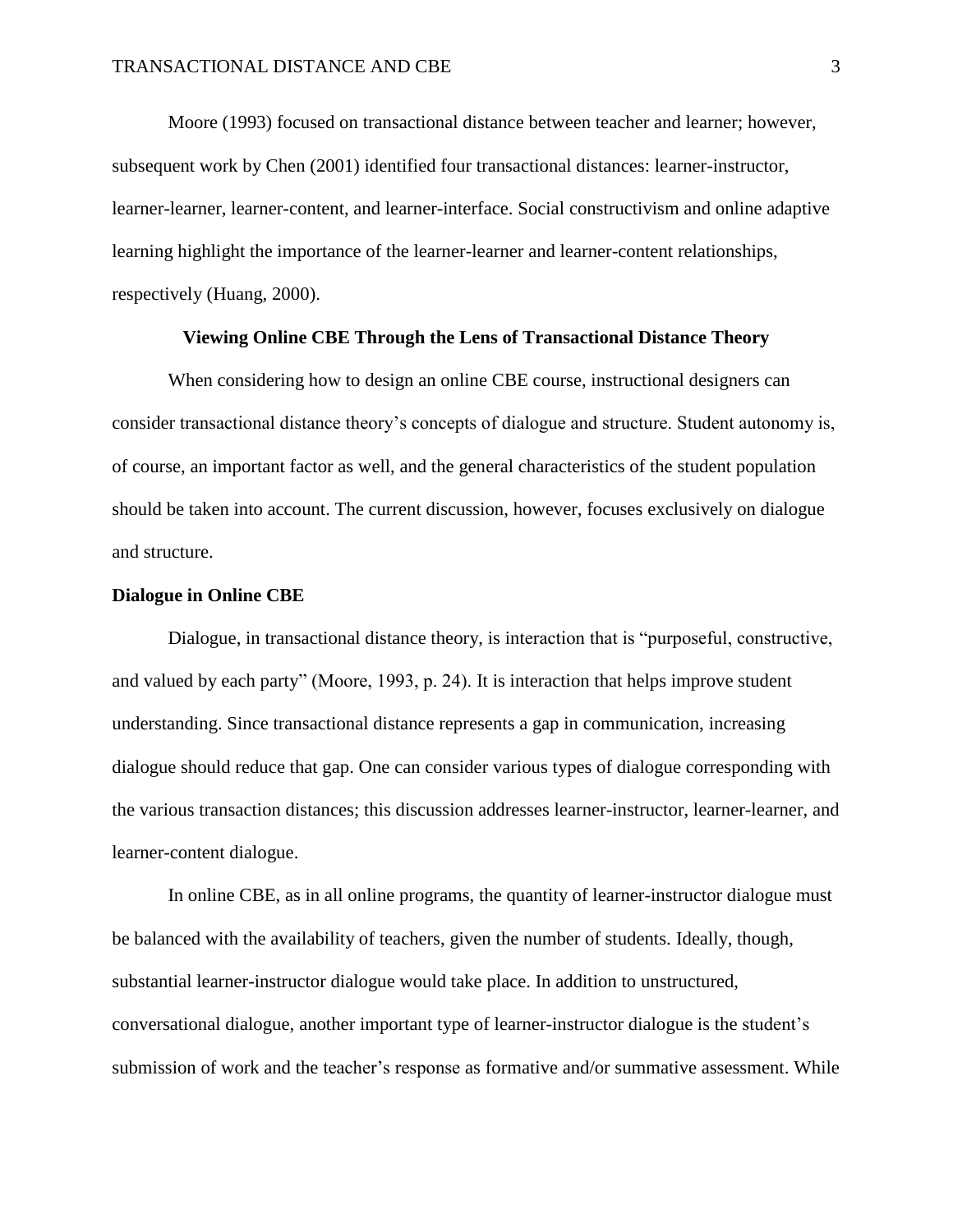it might be possible for some competencies to be machine-assessed, this is certainly not possible in all cases, and learner-instructor interaction will help reduce transactional distance and increase learning.

CBE's focus on individual students' mastery of competencies may lead to reducing the role of learner-learner dialogue. When student progress is defined solely by mastery of competencies (Garfolo & L'Huillier, 2016), class discussions, if they take place, do not directly contribute to students' grades. If course designers believe that discussions will increase student success in a given course, a method other than grading must be devised to motivate students to participate. Hickey (2015) suggests one such method: make learner-learner interactions such as discussions a prerequisite for the learning activities that students use to demonstrate competencies.

The last type of dialogue under consideration is between learner and content. Online platforms make it possible for this type of interaction to take place in innovative ways. Content can be adaptive, changing based on student input to the system (Brusilovsky  $\&$  Peylo, 2003). This interaction is one way to reduce learner-content transactional distance in an online CBE course.

Overall, the designer of an online CBE course has a number of factors to consider when it comes to dialogue. Generally, learner-instructor dialogue is regarded favorably from a pedagogical perspective; however, the need for scalability in distance education can sometimes prohibit high levels of such dialogue. When it comes to learner-learner dialogue, course designers must consider its value in a particular course and, to the extent that it is deemed valuable, how students will be motivated to engage with their fellow students, particularly if that engagement is not directly assessed. Finally, online implementation of CBE makes way for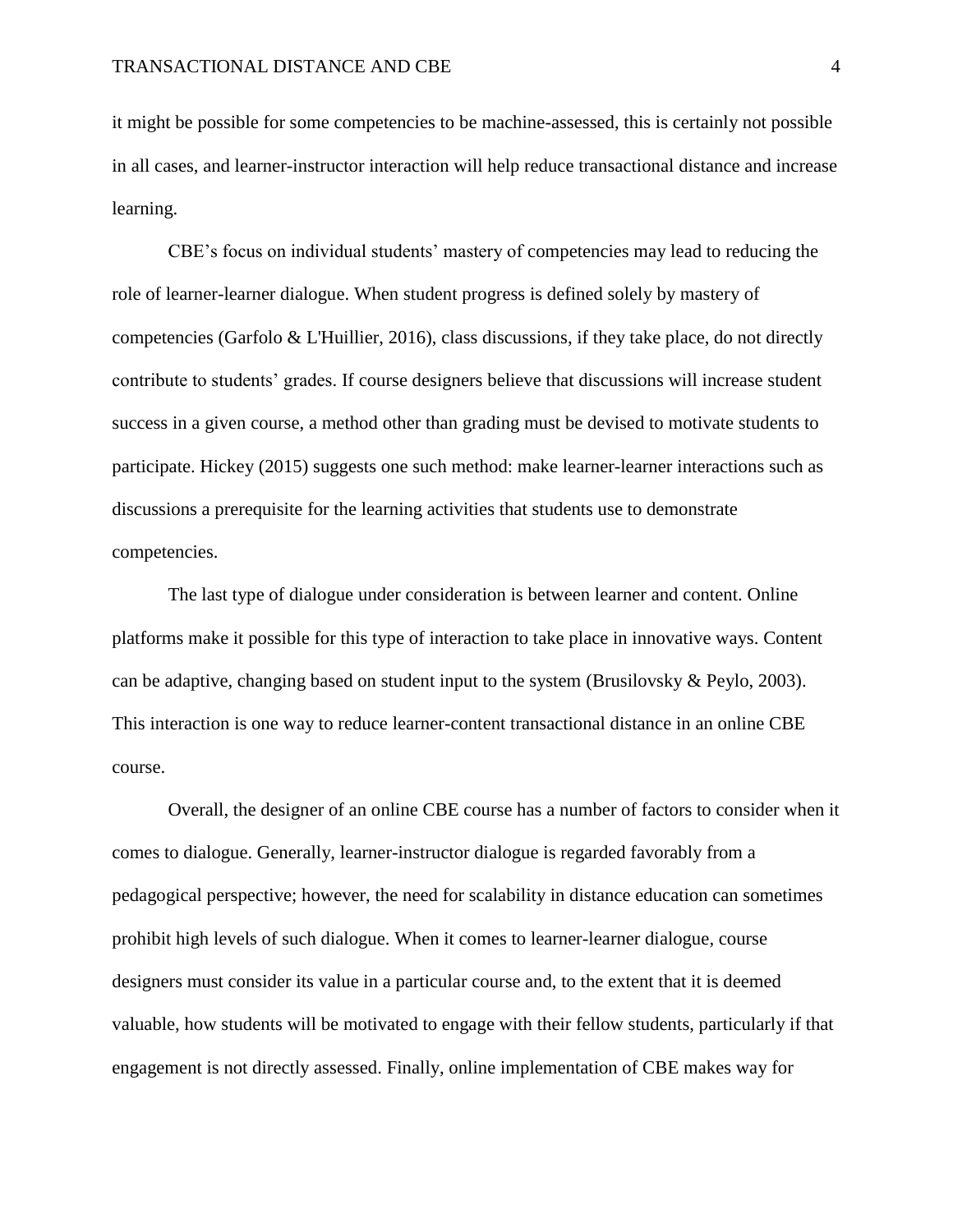increased learner-content dialogue that may reduce transactional distance and improve student outcomes.

### **Structure Versus Individualization in Online CBE**

In the context of transactional distance theory, structure refers to elements of course design that express "the rigidity or flexibility of the programme's educational objectives, teaching strategies, and evaluation methods" (Moore, 1993, p. 26). Its counterpoint is capacity for individualization. In a course with high structure, the goals, learning activities, and assessment methods are predetermined and the same for all students. In a course with the potential for individualization, one or more of these factors can be adjusted based on individual student needs or preferences.

If instructors make these adjustments (as opposed to students, or even computers, making them), then the adjustments are based on input from the students, whether through student performance or through students' statements of their needs or desires. When seen this way, individualization looks like a type of dialogue: students provide input to the instructor, and the instructor responds with adjustments to the student experience. This is one way of understanding the claim that individualization reflects lowered transactional distance, while structure – lack of capacity for individualization – is accompanied by relatively higher transactional distance. Crucially, though, low structure/high capacity for individualization is not enough to close a communication gap and promote learning. That individualization has to actually take place, whether through learner-instructor interaction, learner-content interaction (as in programmed adaptive learning), or students' autonomous control of their own learning. Without it, increased structure is a necessary student support.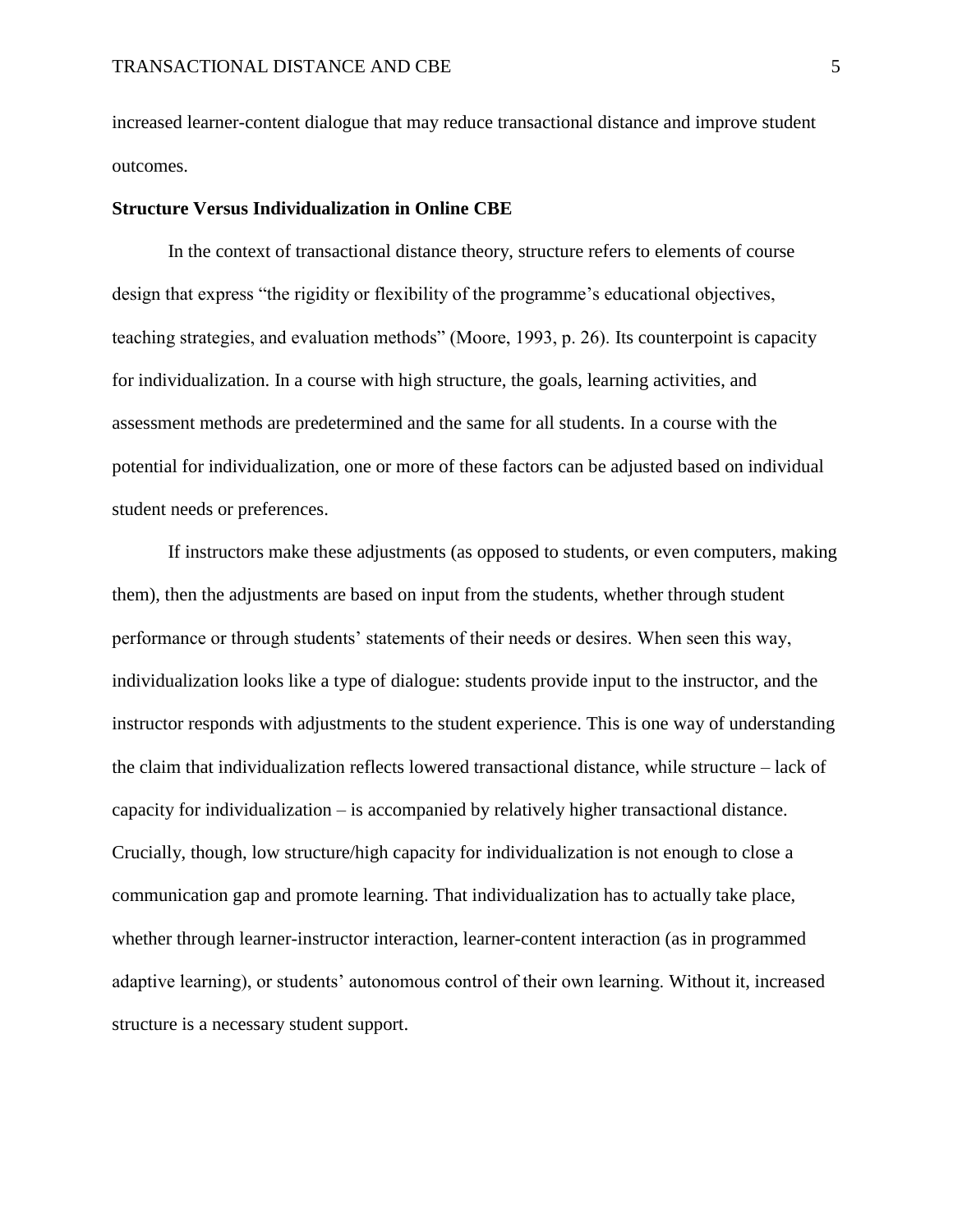Applying the issue of structure versus individualization to CBE, we can ask (1) how required competencies are identified, (2) how learning activities for attaining competencies are selected, and (3) how students' attainment of competencies is determined. A common reason for taking a CBE approach is to ensure that students have the skills required by employers in their chosen field (Garfolo & L'Huillier, 2016). This makes it important that the needs of employers are taken into account in identifying competencies. Generally, this is done as part of program or course design, making the array of competencies a structured part of a program/course. While individualization of competencies based on student goals is imaginable, that approach could reduce the value of the program as perceived by employers, who would not be able to count on all students from a given program having attained particular competencies.

The issue of how students attain competencies is where there is greatest possibility for individualization in an online CBE course. Online courses allow for a high degree of structure; it is possible for the choice, sequencing, and pace of learning activities to be entirely predetermined. However, given the capacity for dialogue through online conferencing as well as other modes of interaction, a less structured course with individualized paths for attaining competencies is also possible. Jiang, Parent, and Easmond (2006) describe one such approach at Western Governor's University. While such an approach should reduce transactional distance, the educational institution must consider the financial and resource costs of this choice, and the possible loss of economies of scale.

Finally, we can consider how students' attainment of competencies is determined. As with the selection of the competencies, high structure in the form of a single set of standards applied by teachers lends credibility to the program in the eyes of employers. Therefore, if CBE is being implemented to improve students' marketability as potential employees, it is not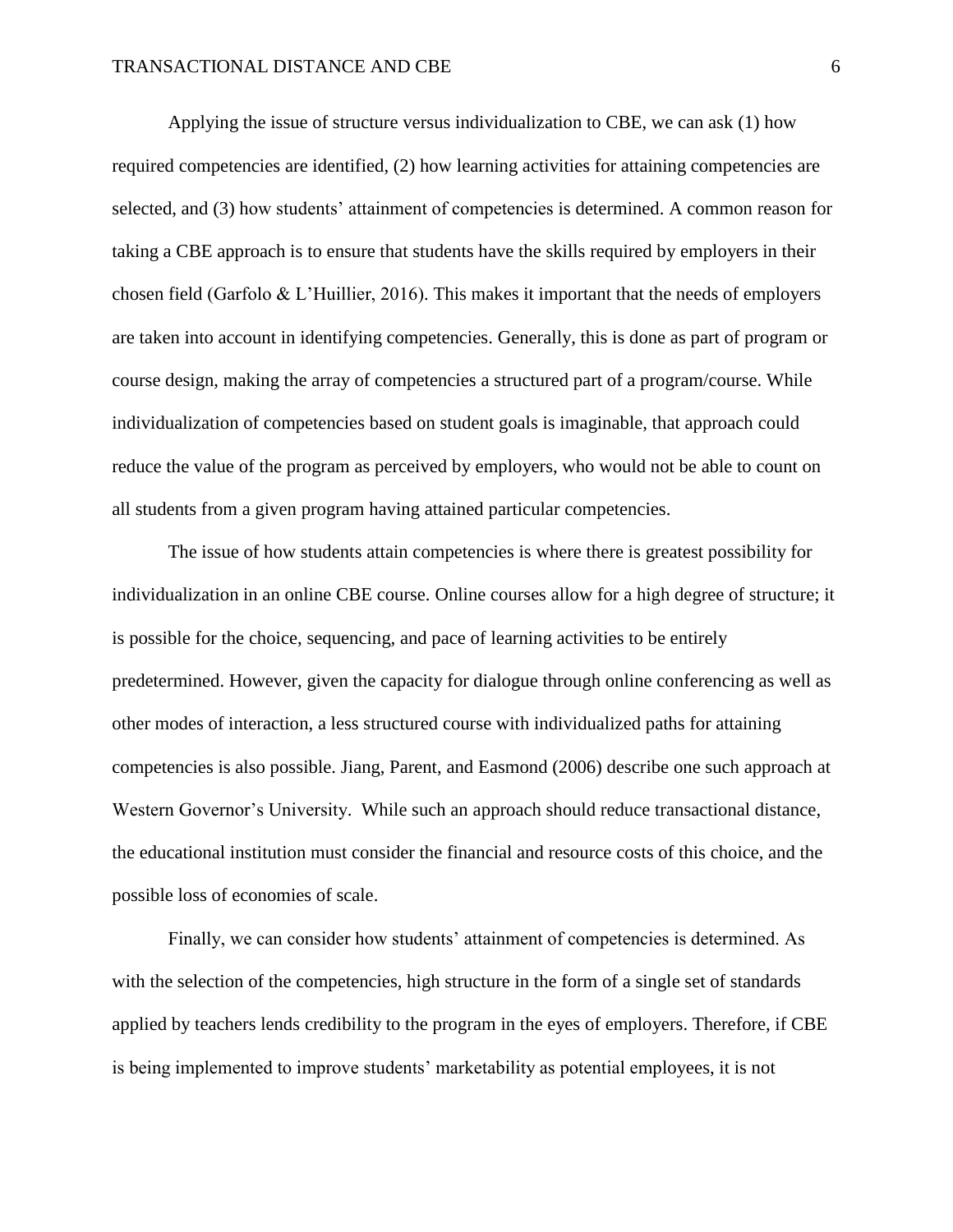advisable to individualize this aspect of a program/course. (Cf. Deloi's (2008) description of a program in which students self-assess their competency).

## **Conclusion**

According to transactional distance theory, the psychological and communication gap in learning is smallest when there is a high level of dialogue and a low level of structure. CBE, by nature, is supported by a certain level of structure to ensure students have attained a set collection of competencies according to a given standard. However, to the extent allowed by institutional resources, the path to attaining competencies can be individualized. Implementing CBE online allows for various types of dialogue, but CBE's focus on assessing students' individual attainment of competencies might serve as a disincentive for students to engage in learner-learner dialogue. Instructional designers must consider how students will be motivated to engage in dialogue with other learners when necessary and how learner-instructor and learnercontent dialogue can be implemented.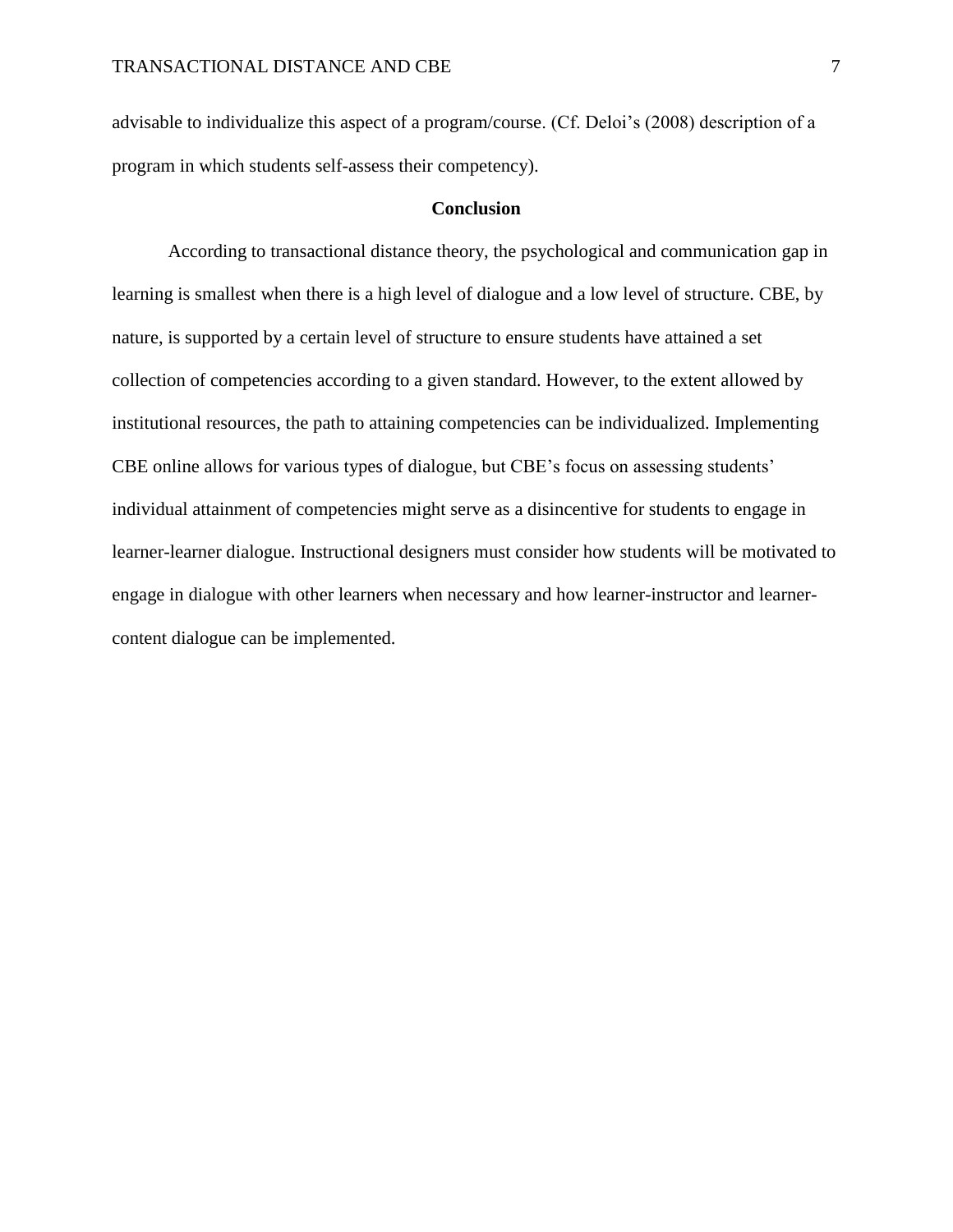#### References

- Bernath, B., & Vidal, M. (2007). The theories and the theorists: Why theory is important for research. *Distance et Savoirs, 5*(3), 427-458. Retrieved from <http://www.box.com/s/fsgilnj1zxsnlbjqzi0b>
- Brusilovsky, P., & Peylo, C. (2003). Adaptive and intelligent web-based educational systems. *International Journal of Artificial Intelligence in Education, 13*, 159-172. Retrieved from<http://www.springer.com/computer/ai/journal/40593>
- Chen, Y.J. (2001). Dimensions of transactional distance in World Wide Web learning environment: A factor analysis. *British Journal of Educational Technology, 32*(4): 459- 470. Retrieved from [http://onlinelibrary.wiley.com/journal/10.1111/\(ISSN\)1467-8535](http://onlinelibrary.wiley.com/journal/10.1111/(ISSN)1467-8535)
- Doloi, H. (2008). A self-learning educational framework for online delivery. Retrieved from <http://citeseerx.ist.psu.edu/viewdoc/summary?doi=10.1.1.99.2250>
- Garfolo, B. T., & L'Huillier, B. (2016). Competency based education (CBE): Baby steps for the United States. *Academy of Business Research Journal*, *1,* 197-113. Retrieved from http://www.aobronline.com/abrj
- Hickey, D. (2015). A framework for interactivity in competency-based courses. *Educause Review.* Retrieved from<http://er.educause.edu/>
- Huang, H. (2000). Moore's theory of transactional distance in an online mediated environment: Student perceptions on the online courses (Doctoral dissertation). Retrieved from ProQuest Dissertations and Theses Global (dissertation no. 9975255)
- Jiang, M., Parent, S., & Easmond, D. (2006). Effectiveness of web-based learning opportunities in a competency-based program. *International Journal on E-Learning, 5*(3), 353-360. Retrieved from<https://www.aace.org/pubs/ijel/>